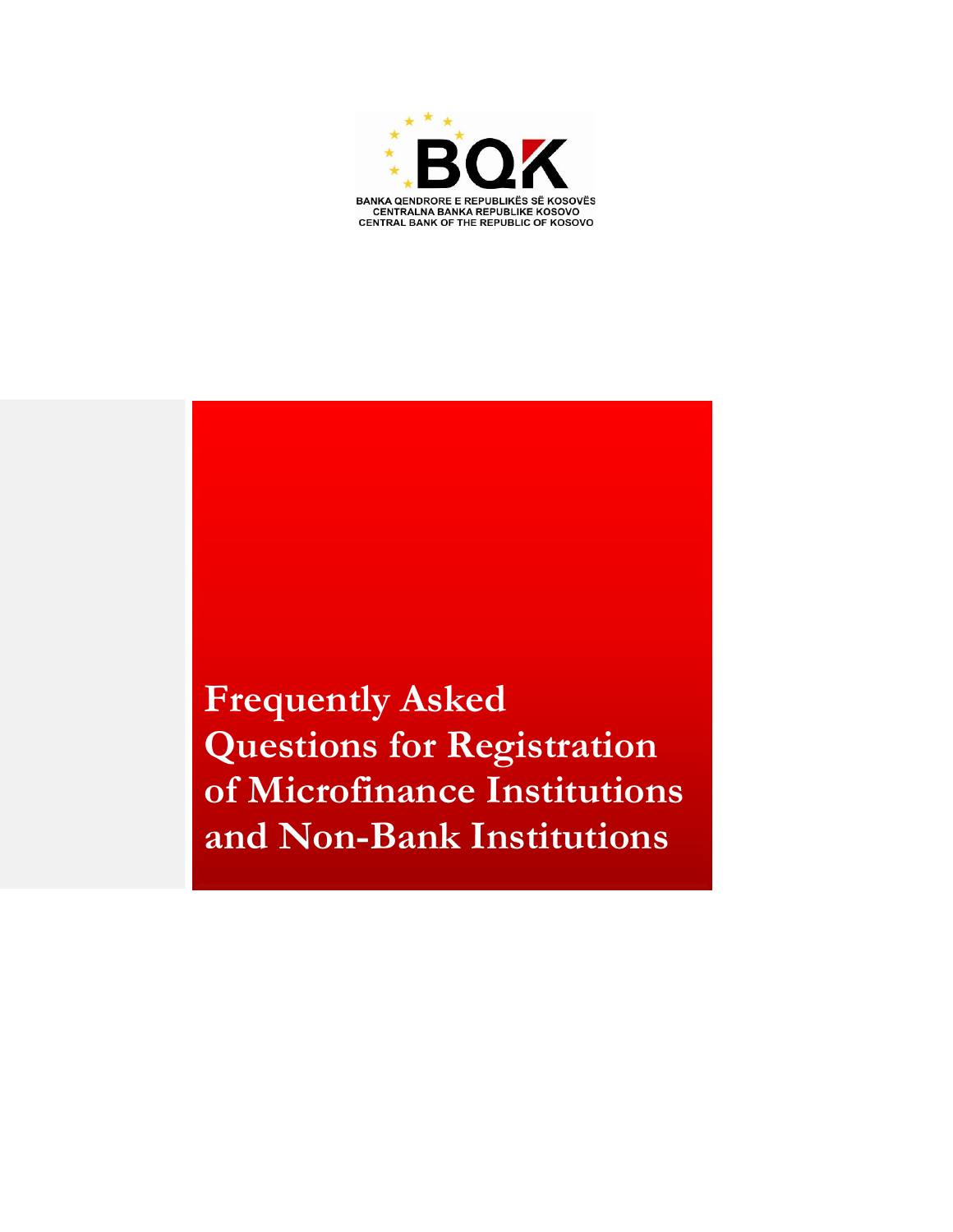# **Contents**

| $\mathcal{I}$ . |  |
|-----------------|--|
| 2.              |  |
| $\beta$ .       |  |
| $\mathcal{A}$ . |  |
| 5.              |  |
| 6.              |  |
| 7.              |  |
| 8.              |  |
| 9.              |  |
| 10.             |  |
| 11.             |  |
| 12.             |  |
| 13.             |  |
| 14.             |  |
| 15.             |  |
| 16.             |  |
| 17.             |  |
| 18.             |  |
| 19.             |  |
| 20.             |  |
| 21.             |  |
| 22.             |  |
| 23.             |  |
| 24.             |  |
|                 |  |
| 25.             |  |
| 26.             |  |
| 27.             |  |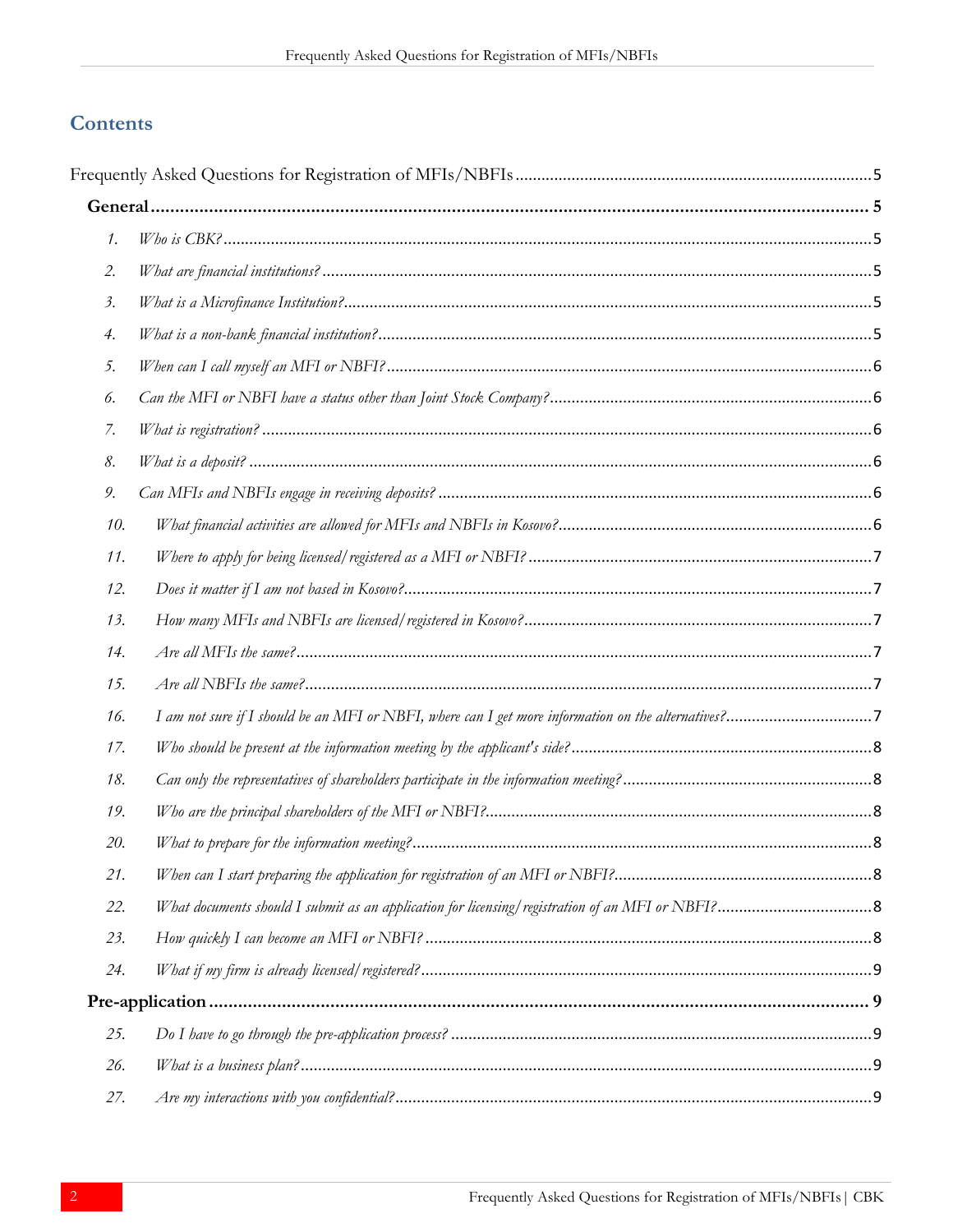| 28. |                                                                                                                                   |  |
|-----|-----------------------------------------------------------------------------------------------------------------------------------|--|
| 29. |                                                                                                                                   |  |
| 30. |                                                                                                                                   |  |
| 31. |                                                                                                                                   |  |
| 32. |                                                                                                                                   |  |
| 33. |                                                                                                                                   |  |
| 34. |                                                                                                                                   |  |
| 35. |                                                                                                                                   |  |
| 36. |                                                                                                                                   |  |
| 37. |                                                                                                                                   |  |
| 38. | When, where and how to submit the application for licensing/registration of an MFI of NBFI? 11                                    |  |
| 39. |                                                                                                                                   |  |
| 40. | Do I need to employ external advisors and consultants for completing the documentation for application and other criteria for? 11 |  |
| 41. |                                                                                                                                   |  |
| 42. |                                                                                                                                   |  |
| 43. |                                                                                                                                   |  |
| 44. |                                                                                                                                   |  |
| 45. |                                                                                                                                   |  |
| 46. |                                                                                                                                   |  |
| 47. |                                                                                                                                   |  |
| 48. |                                                                                                                                   |  |
|     |                                                                                                                                   |  |
| 49. | What happens after the application to the CBK for licensing/registration as an MFI or NBFI?  12                                   |  |
| 50. | How long does the assessment of the application for licensing/registration as MFI or NBFI last?  13                               |  |
| 51. | What conditions should I meet in order for my application for licensing/registration as MFI or NBFI to be approved by CBK?<br>.13 |  |
| 52. | Is there any other condition that is considered by CBK as a criterion for licensing/registration in CBK? 14                       |  |
| 53. | What happens if any of the information submitted with the application changes during the period of assessment of my application   |  |
| 54. |                                                                                                                                   |  |
| 55. |                                                                                                                                   |  |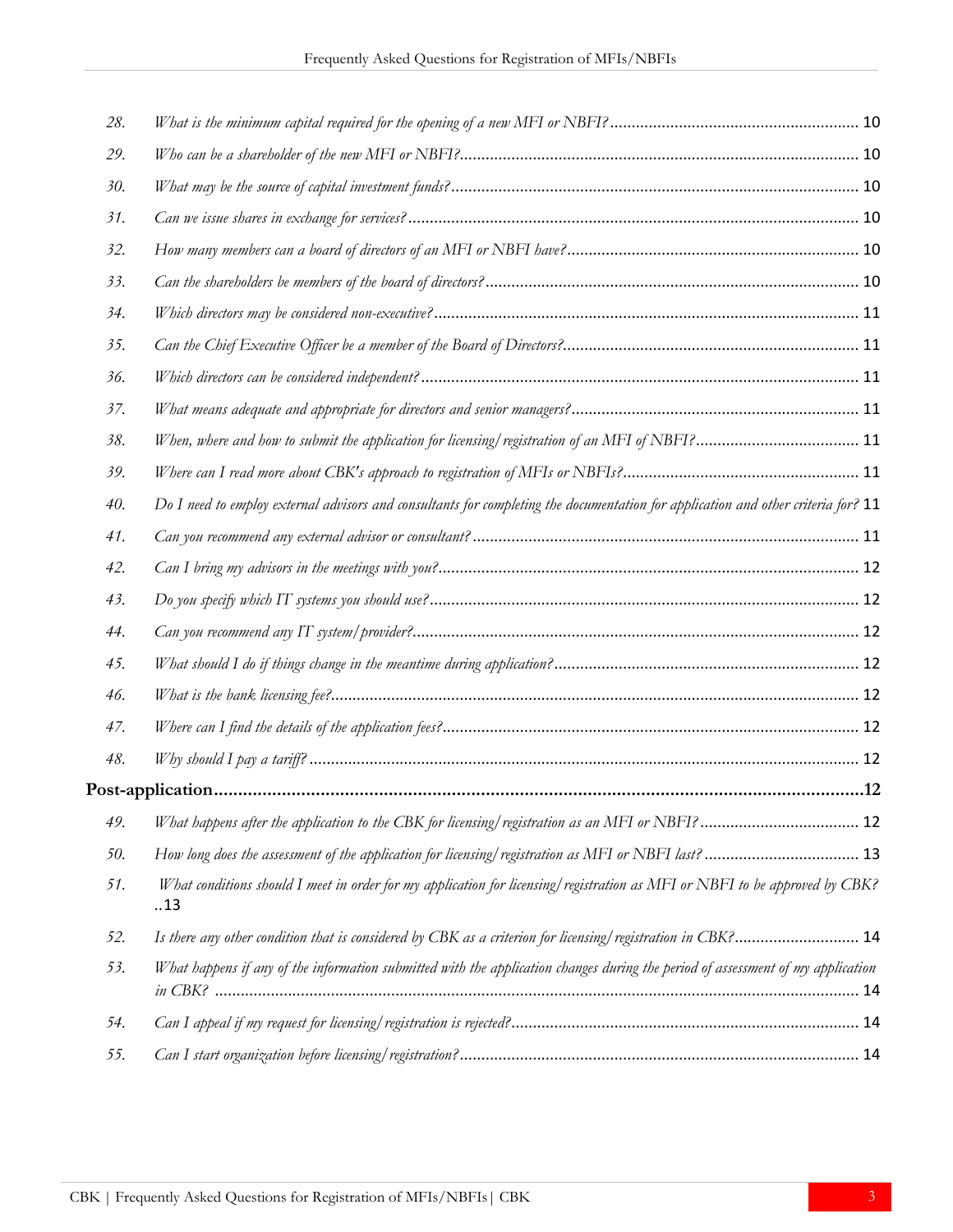| If the institution is authorized to exercise financial activities, can it continue to exercise that activity during the application |  |
|-------------------------------------------------------------------------------------------------------------------------------------|--|
|                                                                                                                                     |  |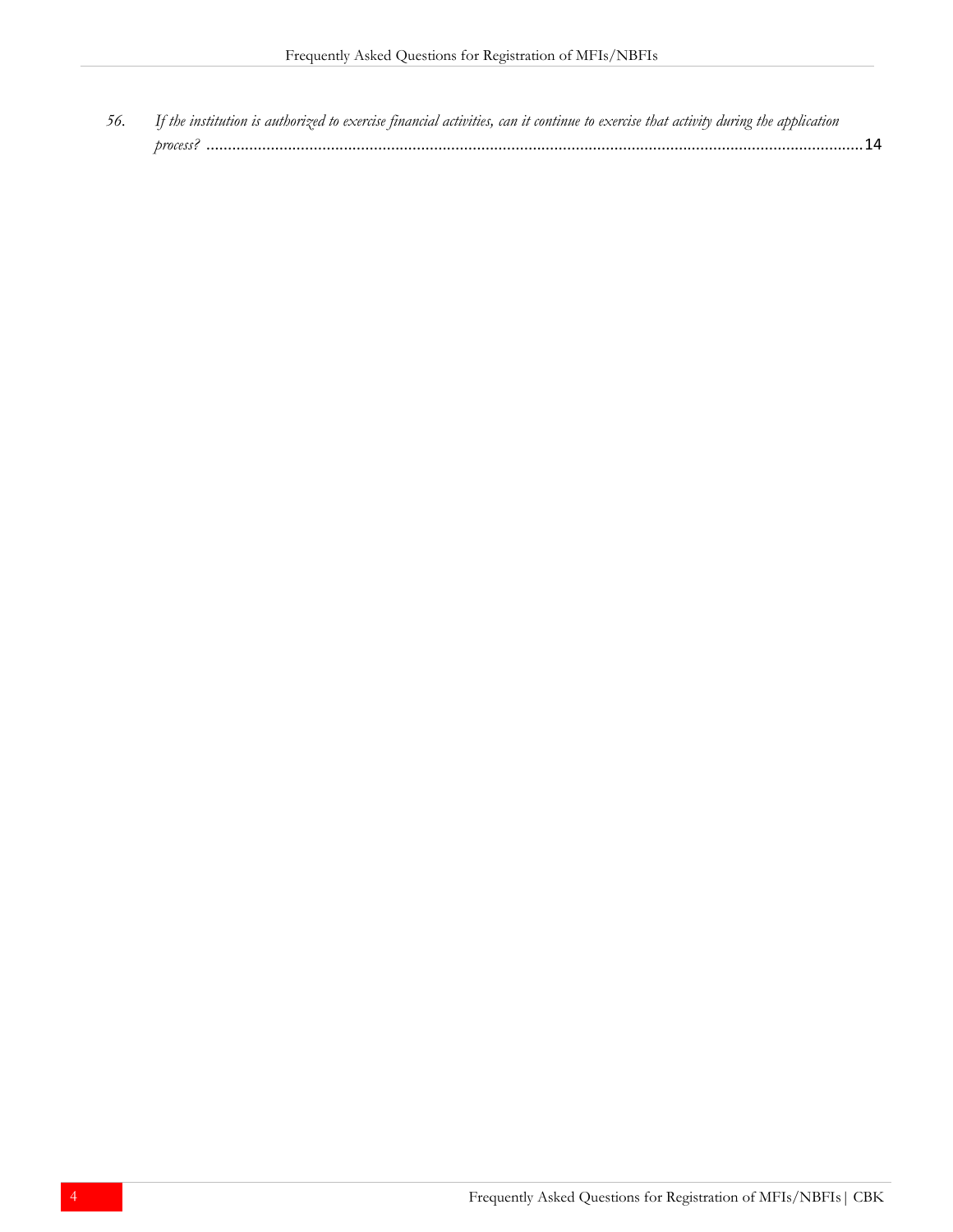## <span id="page-4-0"></span>**Frequently Asked Questions for Registration of MFIs/NBFIs**

The most frequent questions that CBK receives from parties interested to register Microfinance Institutions (MFIs) and Non-Bank Financial Institutions (NBFIs) are organized into the following categories:

- General;
- Pre-application;
- Post-application;
- Licensing/Registration.

### <span id="page-4-1"></span>**General**

### <span id="page-4-2"></span>*1. Who is CBK?*

Central Bank of the Republic of Kosovo is an independent public institution and its primary objective is to promote and maintain a sound financial system and an efficient payment system. It is the only authority for licensing, regulating and overseeing financial institutions in Kosovo. The responsibilities and objectives of CBK are defined in Law No. 03/L-209 on the Central Bank of the Republic of Kosovo (link: [http://www.bqk-kos.org/repository/docs/2010/Ligji%20per%20BQK-ne.pdf,](http://www.bqk-kos.org/repository/docs/2010/Ligji%20per%20BQK-ne.pdf) hereinafter "Law on CBK") as well as Law No. 04/L-093 on Banks, Microfinance Institutions and Non-Bank Financial Institutions (link: [http://www.bqk-kos.org/repository/docs/2012/Ligji%20per%20bankat%20IMF.pdf,](http://www.bqk-kos.org/repository/docs/2012/Ligji%20per%20bankat%20IMF.pdf) hereinafter "Law on Banks").

### <span id="page-4-3"></span>*2. What are financial institutions?*

Financial Institutions means entities such as: banks, insurance companies, pension funds, microfinance institutions, non-bank financial institutions, insurance intermediaries, damage claim handlers as well as other legal entities that exercise financial activities, as defined by the applicable legislation and according to which the Central Bank has been granted the authority to license, regulate and oversee them.

### <span id="page-4-4"></span>*3. What is a Microfinance Institution?*

Microfinance Institution (MFI) is a legal entity organized as a joint stock company under the Law on Business Organizations, which provides as its primary activity loans and a limited number of financial services to micro and small legal entities, low-income households and low-income persons.

### <span id="page-4-5"></span>*4. What is a non-bank financial institution?*

Non-Bank Financial Institution (NBFI) is a legal entity that is not a bank and not a microfinance institution that is licensed by the CBK under the Law on Banks, MFIs and NBFIs to be engaged in one or more of the following activities: to extend credit, enter into loans and leases contracts financial-leasing, underwrite, trade in or distribute securities; act as an investment company, or as an investment advisor; or provide other financial services such as foreign exchange and money changing; credit cards; factoring; or guarantees; or provide other financial advisory, training or transactional services as determined by CBK.

### <span id="page-4-6"></span>*5. When can I call myself an MFI or NBFI?*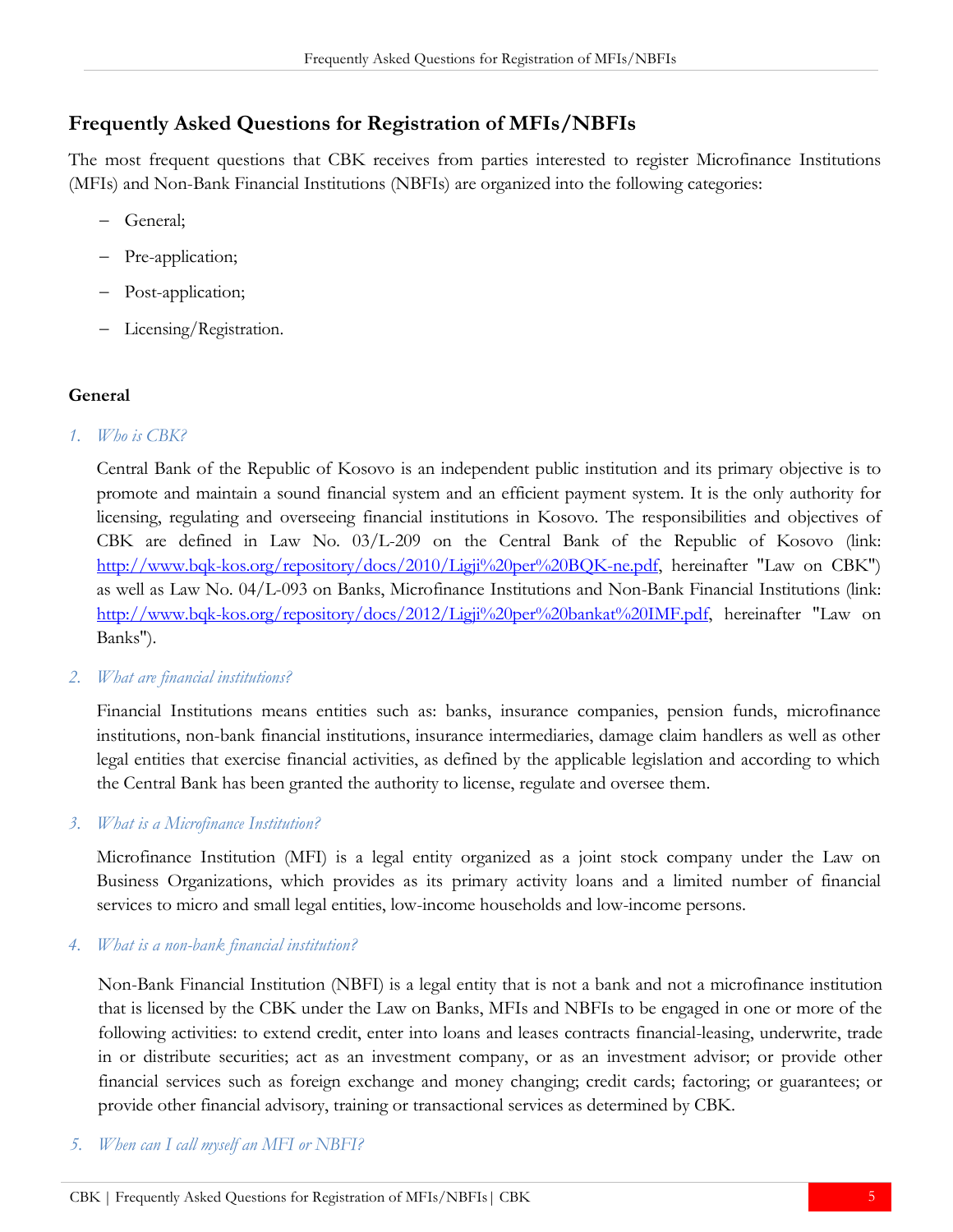No person may engage in the business of a microfinance institution without first being registered with the CBK under the provisions of Law no. 04/L-093 on Banks, Microfinance Institutions and Non-Bank Financial Institutions and without being at all times compliant with this Law and with applicable regulations and orders issued by the CBK. Domain (webpage) names and email addresses are similarly checked and you have to be careful about the use of sensitive words, including the word bank, MFI or NBFI.

### <span id="page-5-0"></span>*6. Can the MFI or NBFI have a status other than Joint Stock Company?*

Microfinance institutions cannot have a status other than a joint stock company, while non-bank financial institutions may also be registered as limited liability company (LLC).

<span id="page-5-1"></span>*7. What is registration?*

Registration is an authorization issued by the CBK for granting the right to deal with the activities specified under that authorization.

### <span id="page-5-2"></span>*8. What is a deposit?*

Deposit means the amount of money paid to a bank by a legal person or entity, which is received by the bank provided that it is fully returned, with or without interest or premium, be it at the request or at the time agreed with that legal person or entity.

### <span id="page-5-3"></span>*9. Can MFIs and NBFIs engage in receiving deposits?*

Microfinance Institutions can only engage in deposit collection once CBK approves such a thing for the relevant MFI. However, an MFI can in no case engage in the collection of deposits that exceed fifty per cent (50%) of its capital surplus or the maximum amount of one hundred and twenty-five thousand (125,000) Euros, whichever is smaller.

While Non-Bank Financial Institutions cannot engage in receiving deposits.

### <span id="page-5-4"></span>*10. What financial activities are allowed for MFIs and NBFIs in Kosovo?*

The financial activities allowed for MFIs are defined in Article 93 of the Law No. 03/L-093 on Banks, Microfinance Institutions and Non-Bank Financial Institutions. When registering at the CBK, MFIs engage in all activities allowed in this Article.

The financial activities allowed for NBFIs are defined in Article 94 of the Law No. 03/L-093 on Banks, Microfinance Institutions and Non-Bank Financial Institutions. Unlike other institutions, NBFIs only engage in those activities for which there is approval at CBK. Over time, NBFIs may request approval from the CBK for carrying out additional activities.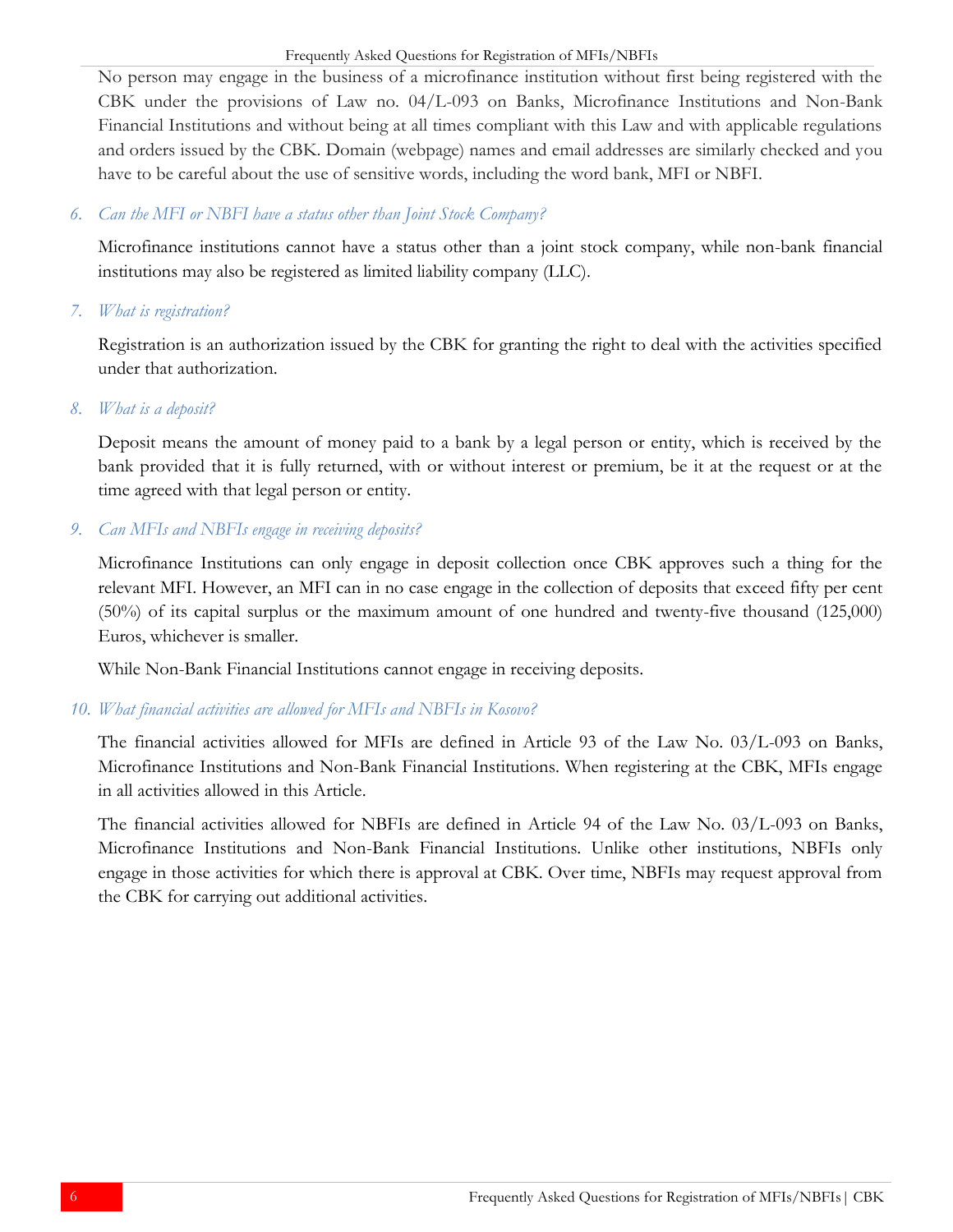### <span id="page-6-0"></span>*11. Where to apply for being licensed/registered as a MFI or NBFI?*

To be licensed/registered as an MFI or NBFI in the Republic of Kosovo, you should contact the Licensing and Standardization Department via email (*Licencimi@bqk-kos.org*) or phone (+381 38 222 055), where you will receive the necessary instructions for application. In addition to the necessary instructions, LSD will also inform you that before beginning with the application process, holding an informative meeting with representatives of the CBK is mandatory.

### <span id="page-6-1"></span>*12. Does it matter if I am not based in Kosovo?*

CBK welcomes the requests of every new financial institution with a sound business model regardless of where the "parent" institution is established. If you are a financial institution with headquarters at any country of the world, you can operate in Kosovo as a subsidiary or branch (or both).

### <span id="page-6-2"></span>*13. How many MFIs and NBFIs are licensed/registered in Kosovo?*

You can find the MFIs and NBFIs licensed/registered and that exercise financial activities in the Republic of Kosovo in this link. [http://bqk-kos.org/index.php?id=20.](http://bqk-kos.org/index.php?id=20)

### <span id="page-6-3"></span>*14. Are all MFIs the same?*

All MFIs licensed/registered in the Republic of Kosovo can exercise the financial activities defined in Article 93 of the Law No. 04/L-093 on Banks, Microfinance Institutions and Non-Bank Financial Institutions.

### <span id="page-6-4"></span>*15. Are all NBFIs the same?*

All NBFIs licensed/registered in the Republic of Kosovo can exercise the financial activities defined in Article 94 of the Law No. 04/L-093 on Banks, Microfinance Institutions and Non-Bank Financial Institutions for which there is specific prior approval for each activity.

### <span id="page-6-5"></span>*16. I am not sure if I should be an MFI or NBFI, where can I get more information on the alternatives?*

Those interested in registration as MFI and NBFI, depending on the business plan or the activities they plan to undertake, they should initially assess whether the establishment as MFI or NBFI is a more appropriate option for them. The difference between MFIs and NBFIs is related to the activities allowed for these institutions. If it is aimed to engage solely in lending activities and activities related to lending, as well as receiving deposits for lending to certain segments or individuals that reside in a specific part of the country or if it is aimed at lending to small local enterprises or non-profit organizations, the establishment as an MFI may be a more appropriate alternative. <sup>1</sup> Whereas, if it is planned at engaging in other activities besides lending activities, such as payment service, leasing, factoring etc., the establishment as an NBFI may be a more appropriate alternative. <sup>2</sup> Finally, the parties interested to apply, are advised to refer more detailed information on each of the alternatives in Annex III - Alternatives to Bank Licensing in the MFI and NBFI Registration Manual to see what is the most appropriate alternative for their vision is.

### <span id="page-6-6"></span>*17. Who should be present at the information meeting by the applicant's side?*

All key shareholders of the proposed new MFI or NBFI should participate in the meeting.

<sup>2</sup> NBFIs are not allowed to engage in the receipt of deposits.

 $\overline{\phantom{a}}$ 

 $1$  MFIs planning to engage in the receipt of deposits, besides registration as MFI, should also obtain prior approval, MFIs planning to engage in the receipt of deposits, besides registration as MFI, should also obtain prior approval for this activity. However, the receipt of deposits is a limited activity.

CBK | Frequently Asked Questions for Registration of MFIs/NBFIs| CBK 7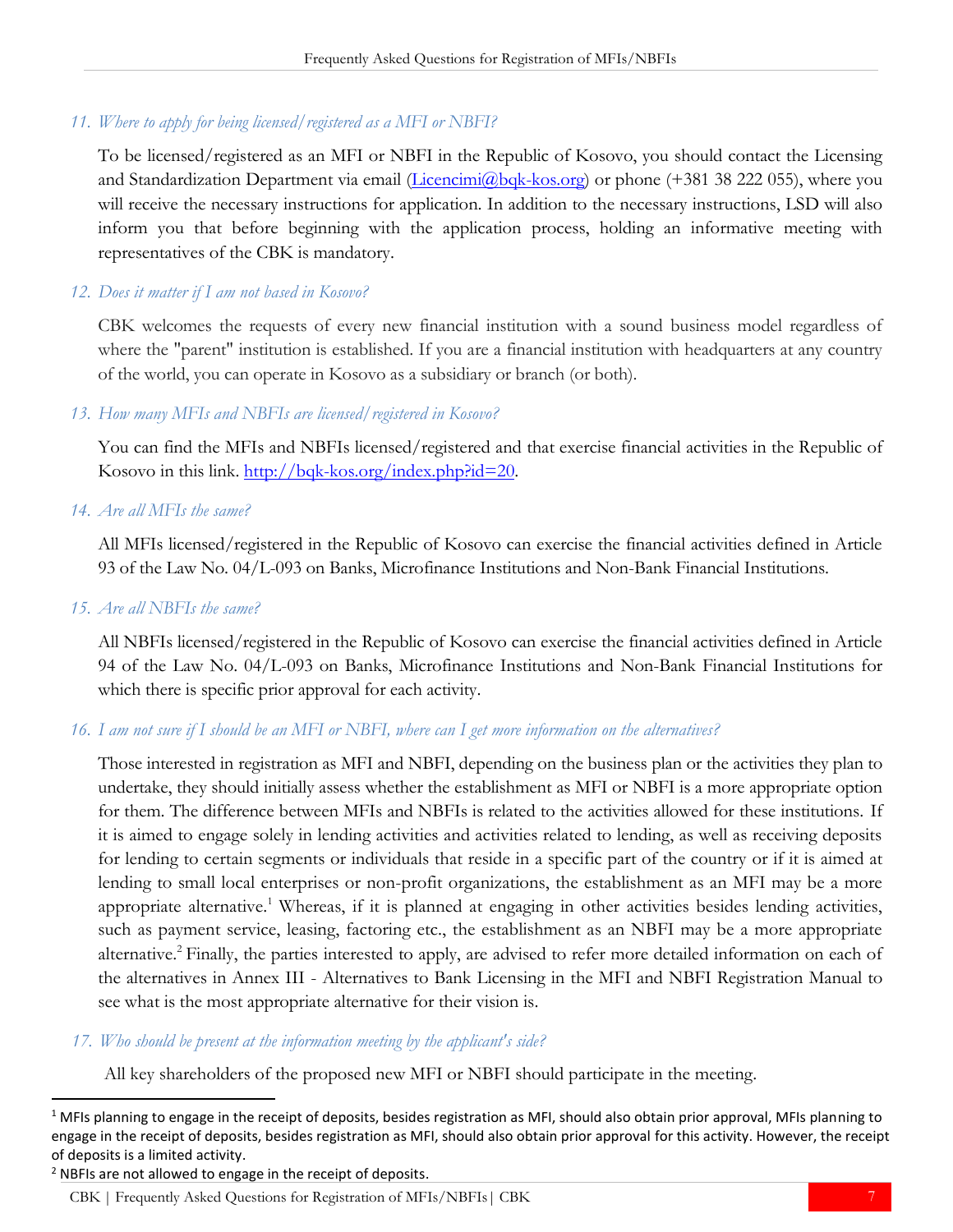<span id="page-7-0"></span>*18. Can only the representatives of shareholders participate in the information meeting?*

No, all key shareholders of the proposed new MFI or NBFI should participate in the meeting.

<span id="page-7-1"></span>*19. Who are the principal shareholders of the MFI or NBFI?*

Principal shareholder is any person (legal and natural) that directly or indirectly, together or in interaction with other persons, owns ten (10%) per cent or more of any class of shares with the voting right of an MFI or NBFI or ten (10%) per cent of equity interest in an MFI or NBFI.

### <span id="page-7-2"></span>*20. What to prepare for the information meeting?*

Before holding the information meeting, the parties interested to apply should prepare to present at the meeting a brief summary of the high level of business proposal, which as a minimum should contain:

- the reasonableness of the establishment of the MFI or NBFI and the initial business strategy, specifying which products will be provided, how will they be provided and the target market;
- financing sources how will they be funded and whether there are any investors and/or funds in the country;
- ownership and management team the details of the proposed owners and managers, in so far as they are known;
- time schedule an overview and timeline of the plan to establish the new MFI or NBFI.

### <span id="page-7-3"></span>*21. When can I start preparing the application for registration of an MFI or NBFI?*

After holding the information meeting and sending the application forms by CBK, you can start preparing the application for registration as MFI or NBFI at CBK.

### <span id="page-7-4"></span>*22. What documents should I submit as an application for licensing/registration of an MFI or NBFI?*

The application for registration as an MFI or NBFI must be accompanied by the information required in point 2.2 of the MFI and NBFI registration manual. This part begins with the listing of supporting documents that should be part of the application for licensing/registration as MFI or NBFI.

### <span id="page-7-5"></span>*23. How quickly I can become an MFI or NBFI?*

There is no simple answer to this question. The pre-application stage has no fixed deadline and the speed of progress is entirely separate and depends largely on your seriousness and engagement in completing the documentation according to legal requirements. CBK is interested in the quality of the material you prepare rather than the amount or speed at which you prepare. After submitting your request, CBK will make a decision on your application within the legal deadline of ninety (90) days - please see the Application stage for more details.

### <span id="page-7-6"></span>*24. What if my firm is already licensed/registered?*

If your firm is already licensed/registered for any activity, you should apply to add the activity that you plan to exercise. While this is another type of activity, you should follow the same process as a new MFI or NBFI and start with the pre-application activities.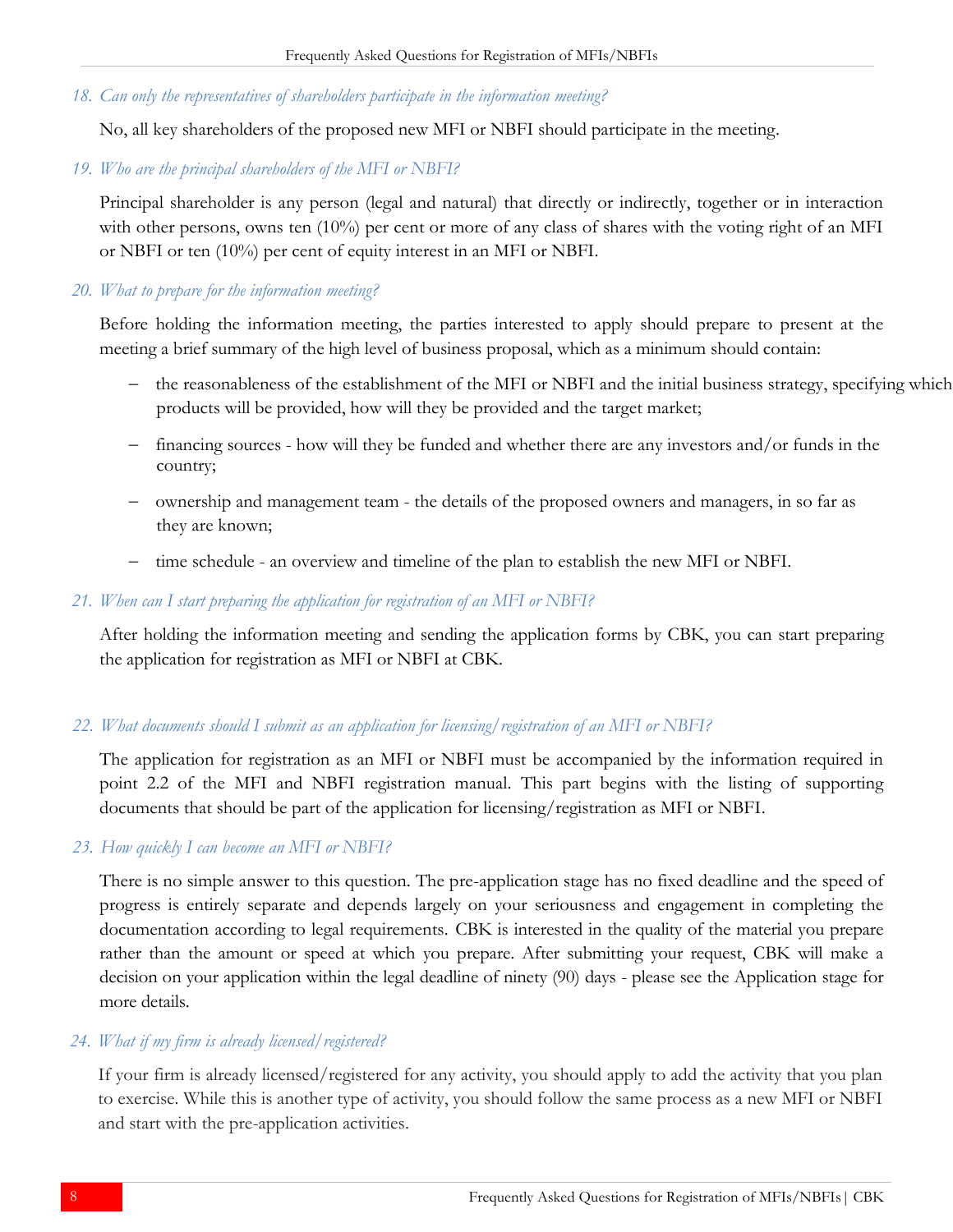#### <span id="page-8-0"></span>**Pre-application**

### <span id="page-8-1"></span>*25. Do I have to go through the pre-application process?*

Yes, you must follow the pre-application process, this is a formal request of CBK. Keep in mind that firms that are more proactive in the pre-application stage submit a request that is much more qualitative, which CBK can assess easier.

#### <span id="page-8-2"></span>*26. What is a business plan?*

The business plan is a description of your proposed business, which contains the details of your objectives and how you will achieve them. Your business plan should be tailored to the activities your firm plans to undertake while taking into account the CBK licensing criteria. In order for it to be eligible for CBK, the business plan must at least contain the following information:

- business statement: overall strategy of the proposed MFI or NBFI and details of the planned financial activity;
- market analysis including the analysis of direct and indirect competition;
- financial analysis, which includes the disclosure of the structure of assets, liabilities and capital as well as financial projections for the first three years of operation;
- important functions;
- governing structure of the proposed MFI or NBFI.

If you submit an incomplete or unclear business plan, this will cause delays in evaluating your application, as CBK will have to ask further questions or ask for further information to gain a clear picture of your business. However, your business plan may also evolve during the pre-application process as you develop your business model and receive comments from CBK. The Business Plan is an important part of your overall application and is an integral part of CBK's decision-making. CBK will use it to assess the risks your business presents to your objectives and how you plan to control and manage them. You also need to use your business plan to help you focus on running your activities and organizing resources to achieve your objective.

#### <span id="page-8-3"></span>*27. Are my interactions with you confidential?*

Yes. All questions and information that the CBK receives will be treated as confidential.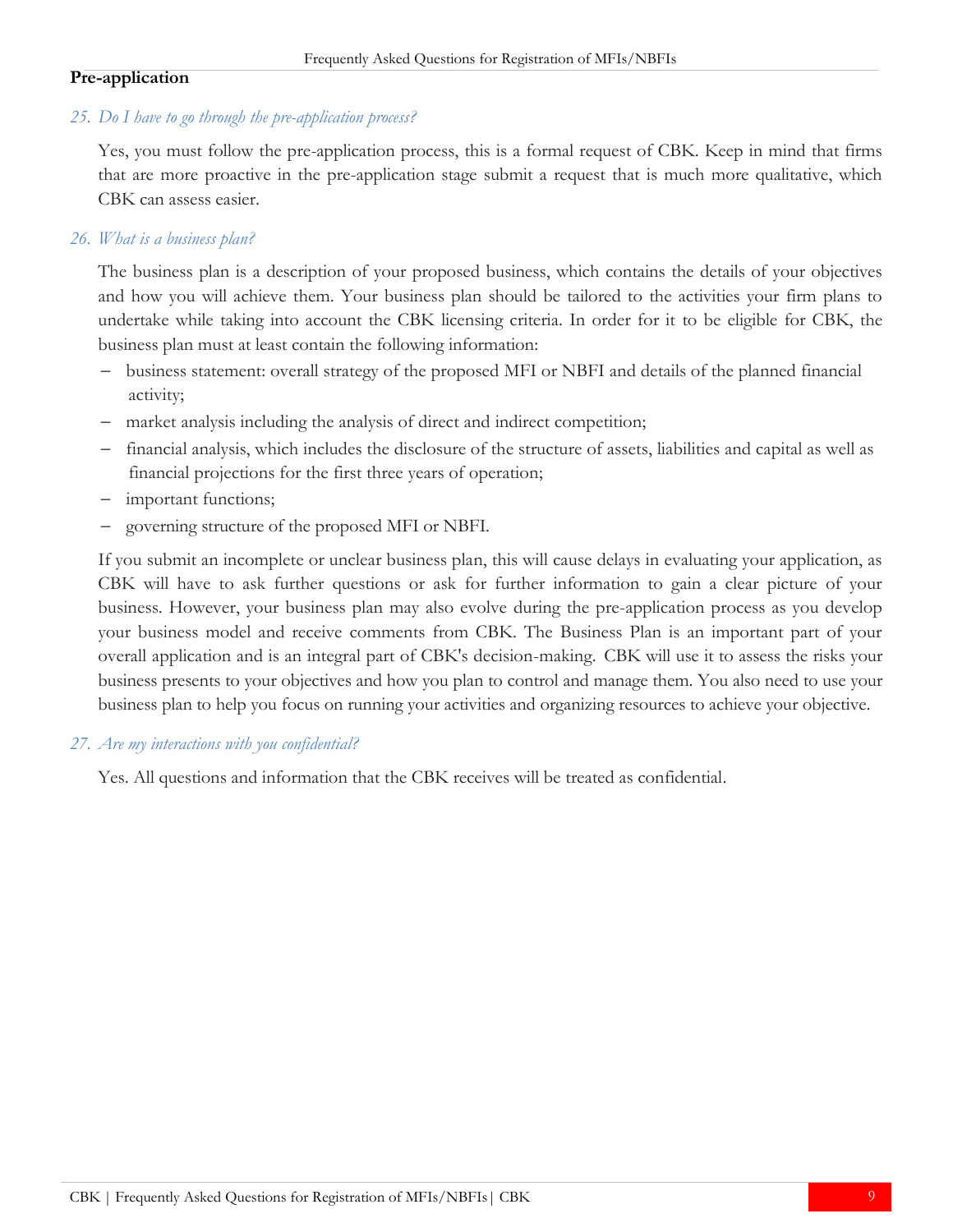### <span id="page-9-0"></span>*28. What is the minimum capital required for the opening of a new MFI or NBFI?*

The minimum capital required for the opening of a new MFI is 200 thousand euros. While the minimum capital required for the opening of a new NBFI depends on the number of planned activities as follows:

- $-$  Lending 300,000 Euros;
- Leasing/ conclusion of loan and lease agreements 150,000 Euros;
- Investment Advisor 100,000 Euros;
- Factoring 150,000 Euros;
- Guarantees 150,000 Euros;
- Payment service 100,000 Euros;
- Currency exchange 10,000 Euros.

For every NBFI requesting to engage in more than one activity, the minimum capital required and maintained will be in accordance with the amounts set for each requested activity.

#### <span id="page-9-1"></span>*29. Who can be a shareholder of the new MFI or NBFI?*

A shareholder can be any person who is adequate and appropriate and proves financial viability.

<span id="page-9-2"></span>*30. What may be the source of capital investment funds?*

The minimum capital must be paid in cash and its funds cannot be derived from illegal activities and from:

- loans from banks to which capital payments are made; or
- loans when the bank receiving capital is the guarantor;
- loans from other banks in Kosovo, unless one hundred per cent (100%) collateralized with approved securities held by a third party as custodian.

#### <span id="page-9-3"></span>*31. Can we issue shares in exchange for services?*

Shares issued in exchange of services are not treated as paid capital. Also, payments or expenses for the purchase or lease of work premises and equipment, as well as other operating expenses are not included in the amount of initial minimum capital or the minimum amount of the Capital Equivalency Deposit.

#### <span id="page-9-4"></span>*32. How many members can a board of directors of an MFI or NBFI have?*

The Board of Directors consists of a number of not less than three (3) members. All members of the board have the right to vote. Most of these members should be independent non-executive directors.

#### <span id="page-9-5"></span>*33. Can the shareholders be members of the board of directors?*

Yes they can, it should only be kept in mind that most of these members should be independent nonexecutive directors.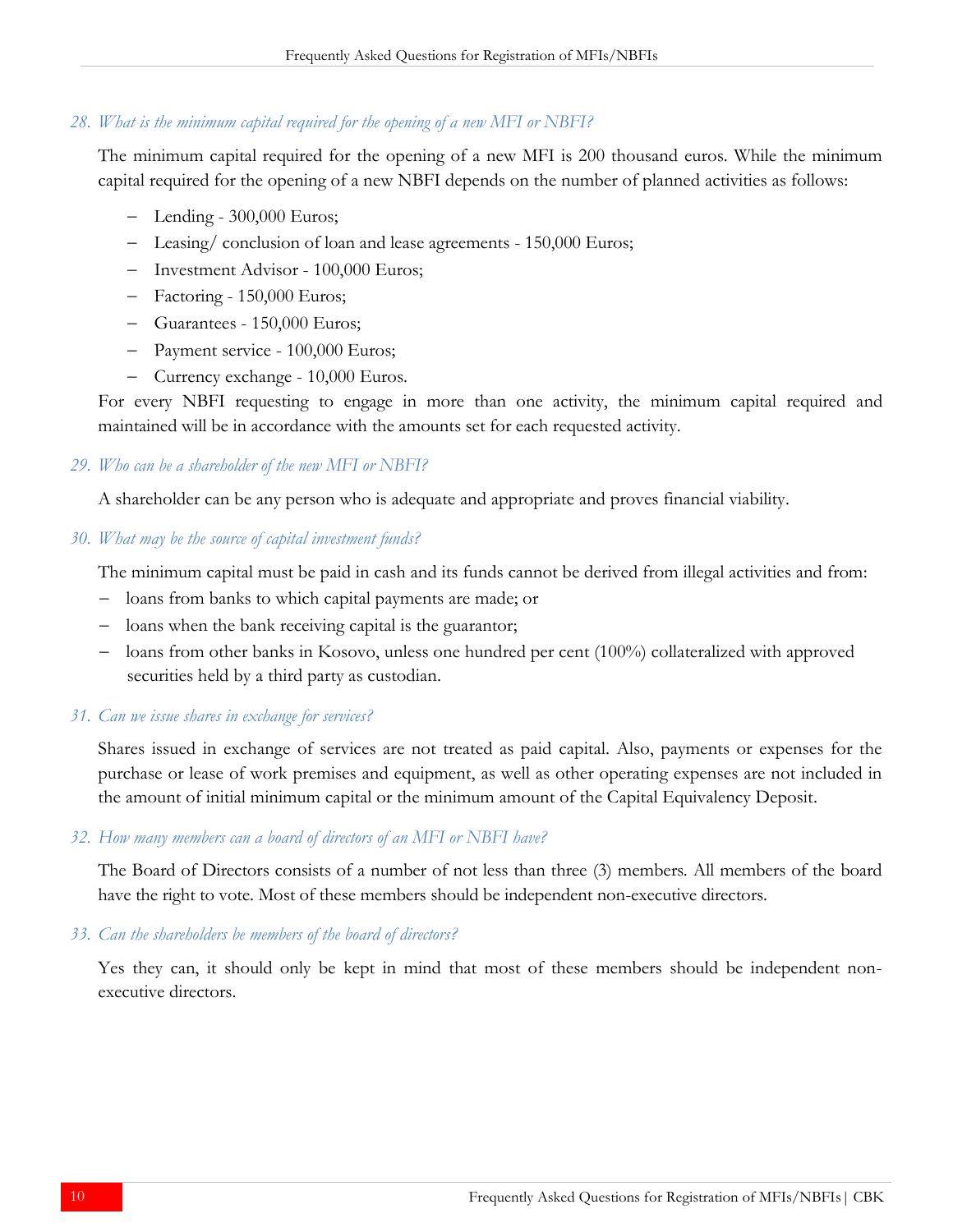### <span id="page-10-0"></span>*34. Which directors may be considered non-executive?*

Any director who is not a senior manager or employee at the MFI or NBFI is considered nonexecutive.

### <span id="page-10-1"></span>*35. Can the Chief Executive Officer be a member of the Board of Directors?*

Yes, the chief executive officer can be a member of the board of directors, but must first seek approval from CBK. Therefore, in addition to CBK's approval as Chief Executive Officer, an approval should also be requested by CBK for the Chief Executive Officer to become a member of the Board of Directors.

### <span id="page-10-2"></span>*36. Which directors can be considered independent?*

Independent Director means a director who is independent of senior management or persons associated with senior management.

### <span id="page-10-3"></span>*37. What means adequate and appropriate for directors and senior managers?*

The adequacy of directors and senior managers proposed is considered as essential in the process of CBK for licensing/registering MFIs or NBFIs. As part of the licensing process, the applicable regulations have set the "adequate and appropriate" criterion and the independence criterion for approving directors and senior managers. The elements that are taken into account for these criteria include: data on criminal offences, financial position, civil actions against individuals for pursuing personal debt, refusal of membership or exclusion from professional organizations, sanctions applied by regulators of similar industries and previous suspicious practices of the business. Every principal shareholder, director, senior manager must meet the adequacy and appropriateness requirements with respect to the respective position.

<span id="page-10-4"></span>*38. When, where and how to submit the application for licensing/registration of an MFI of NBFI?*

The application should be submitted at CBK after completing the necessary documentation for application, physically or electronically.

<span id="page-10-5"></span>*39. Where can I read more about CBK's approach to registration of MFIs or NBFIs?*

You can read more about the process of licensing new banks in the Law No. 04/L-093 on Banks, Microfinance Institutions and Non-Bank Financial Institutions (link: [http://www.bqk](http://www.bqk-kos.org/repository/docs/2012/Ligji%20per%20bankat%20IMF.pdf)[kos.org/repository/docs/2012/Ligji%20per%20bankat%20IMF.pdf\)](http://www.bqk-kos.org/repository/docs/2012/Ligji%20per%20bankat%20IMF.pdf) and the MFI or NBFI Registration Manual.

<span id="page-10-6"></span>*40. Do I need to employ external advisors and consultants for completing the documentation for application and other criteria for licensing/registration of an MFI or NBFI?*

This depends only on you, but CBK does not require you to do so. Many applicants consider the engagement of external advisors or consultants useful, whereas others consider that they have the appropriate level of expertise within their staff.

### <span id="page-10-7"></span>*41. Can you recommend any external advisor or consultant?*

No, CBK cannot recommend any specific external advisor or consultant.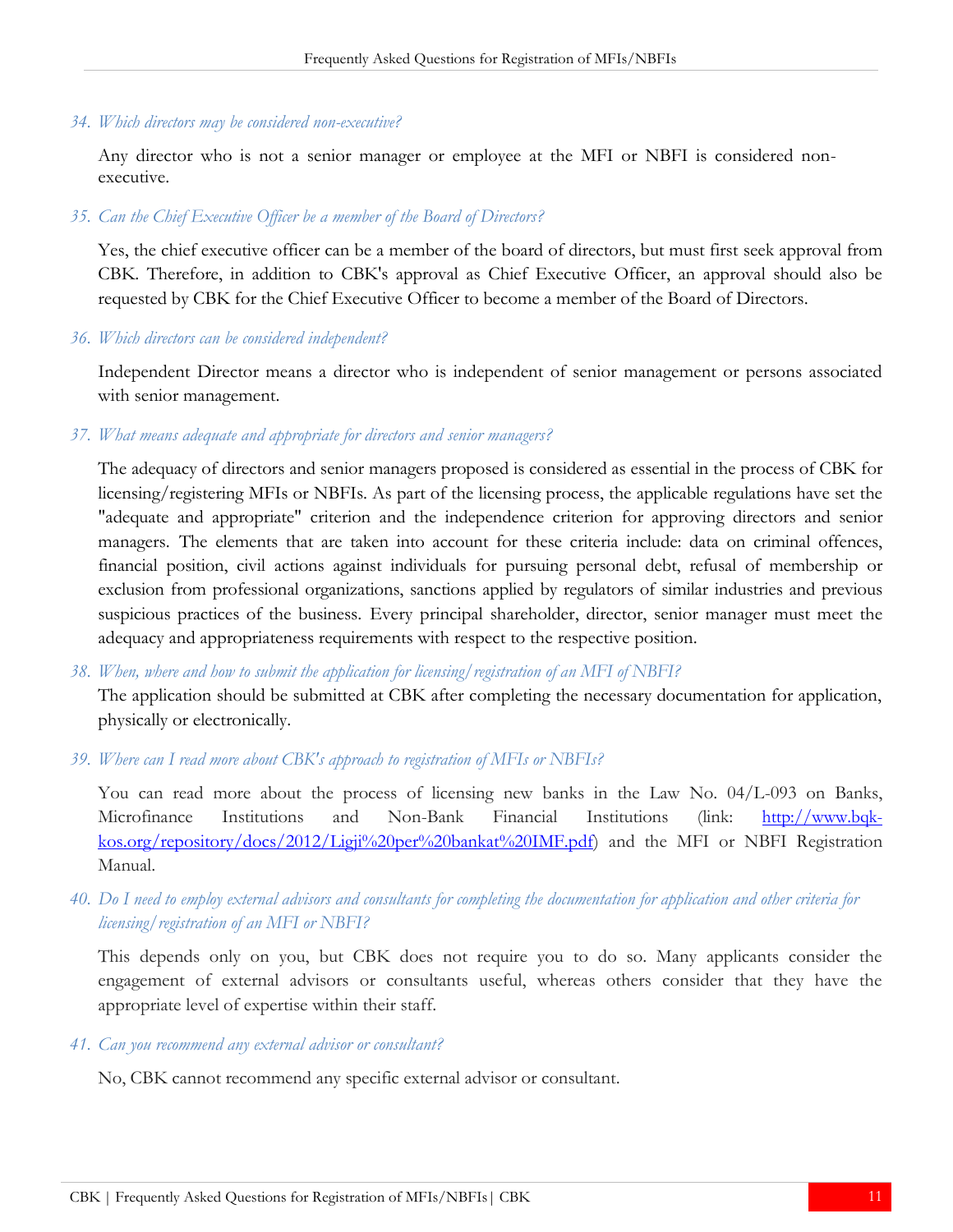<span id="page-11-0"></span>*42. Can I bring my advisors in the meetings with you?*

Yes, you can bring them but CBK does not expect them to speak on your behalf.

<span id="page-11-1"></span>*43. Do you specify which IT systems you should use?*

CBK does not specify which IT systems you should use. Your firm's regulated activities should be supported by IT services that are effective, flexible, and secure, and are designed to meet the expected future needs as well as current business needs.

<span id="page-11-2"></span>*44. Can you recommend any IT system/provider?*

No, CBK cannot recommend any IT system/provider.

<span id="page-11-3"></span>*45. What should I do if things change in the meantime during application?*

If there is any change in your plans, you should contact the CBK at least five (5) days from the date of the change and discuss these changes.

<span id="page-11-4"></span>*46. What is the bank licensing fee?*

The fee for registration of MFIs or NBFIs is five thousand (5,000.00) Euros. Exception from this rule are cases when it is applied for registration as a Non-Bank Financial Institutions with currency exchange as a sole activity, which is two thousand five hundred (2,500.00) Euros. For more information, see the Tariff Scheme on the CBK official website [\(http://bqk-kos.org/?id=88\)](http://bqk-kos.org/?id=88)

<span id="page-11-5"></span>*47. Where can I find the details of the application fees?*

All required application fees are presented in the Tariff Scheme that is on the official website of CBK [\(http://bqk-kos.org/?id=88\)](http://bqk-kos.org/?id=88) and are non-compensable, regardless of the decision of CBK. Applications are considered uncompleted and consequently not reviewed if the licensing fee is not paid.

<span id="page-11-6"></span>*48. Why should I pay a tariff?*

CBK is funded by the tariffs and taxes covered by the institutions it licenses/registers, regulates and oversees. As part of this, CBK requires a fee for reviewing an application for licensing/registration of a new MFI or NBFI.

### <span id="page-11-7"></span>**Post-application**

### <span id="page-11-8"></span>*49. What happens after the application to the CBK for licensing/registration as an MFI or NBFI?*

After the formal submission of the application for bank licensing, CBK conducts the first assessment where it is verified whether the submitted application is complete or not. For the application to be considered as complete, all the required forms should be submitted to CBK. These forms should be fully and correctly completed and the information provided should be of adequate quality and details to allow CBK to complete the assessment. Also, for the application to be considered as complete, it should have the responses to CBK's comments, provided during the pre-application stage, incorporated.

<span id="page-11-9"></span>*50. How long does the assessment of the application for licensing/registration as MFI or NBFI last?*

Within ninety (90) days after receiving the application, CBK reviews the documentation submitted and notifies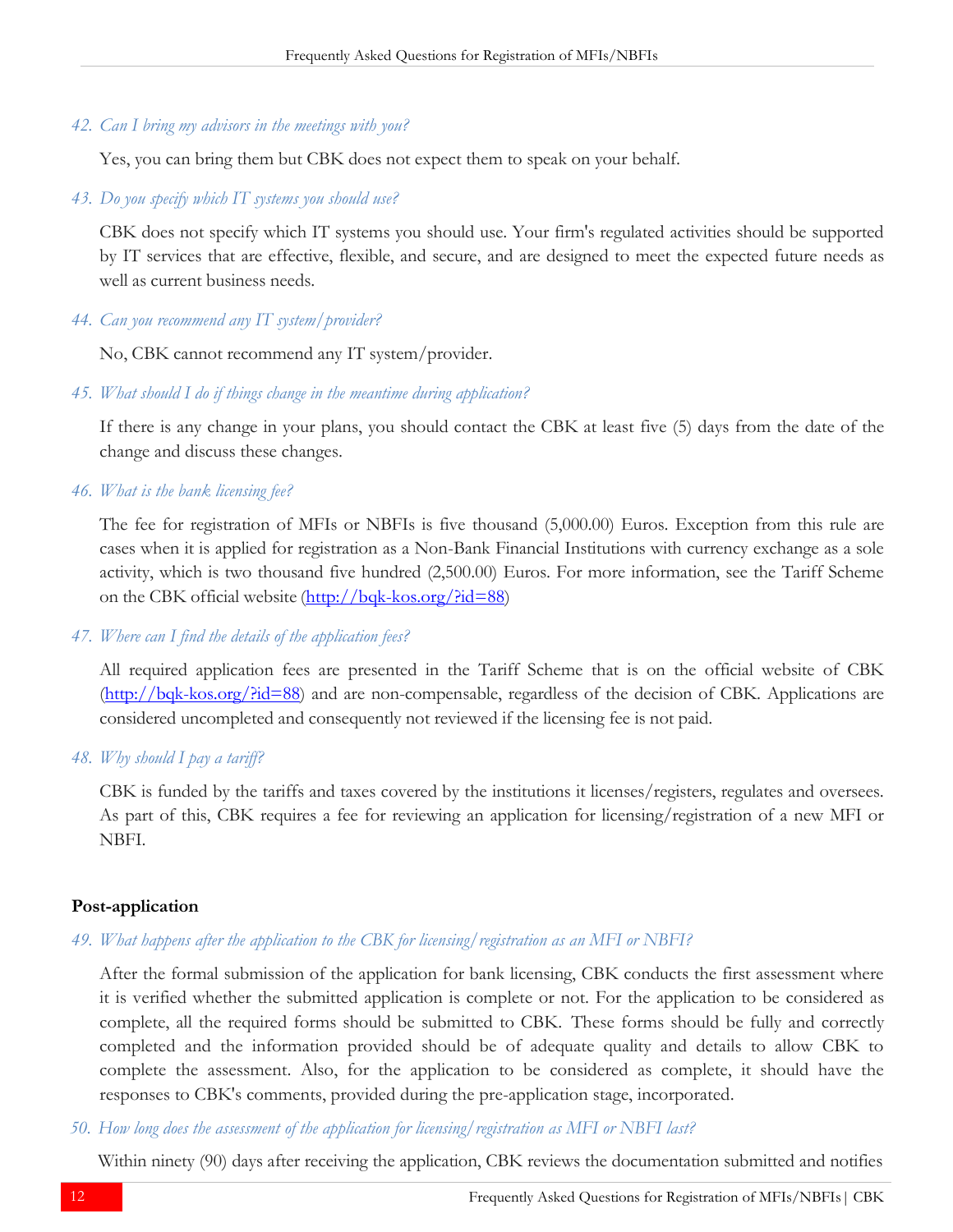the applicant in writing whether the documentation is complete or not. If the submitted documentation is incomplete, CBK will notify the applicant of the deficiencies or discrepancies identified together with the request for additional information or documents required. The deadline for submission of additional information or documents is no later than ninety (90) days after the notification according to this paragraph. If the requested additional information or documents are submitted within the deadline, CBK will notify the party that the application is complete. CBK terminates the procedures of reviewing the application for registration if the additional data and/or documentation required for licensing is not completed by the applicant within ninety (90) days from the date of notification. In case of termination of the procedure for reviewing the application for registration, CBK notifies the applicant in writing. CBK issues a decision approving or rejecting licensing/registration as a microfinance institution or non-bank financial institution within ninety (90) days from the date of notifying the applicant that the application for licensing/registration is complete. CBK immediately informs the applicant of the decision taken. By mutual agreement between the CBK and the applicant, the decision-making period may be extended to another ninety (90) days.

### <span id="page-12-0"></span>*51. What conditions should I meet in order for my application for licensing/registration as MFI or NBFI to be approved by CBK?*

CBK approves the registration of an MFI/NBFI only if the following conditions are met:

- if the business plan is based on accurate analysis of reasonable assumptions, it is, therefore, real and competitive in the market;
- if the proposed MFI/NBFI will act in compliance with all the provisions of the Law on Banks, MFIs and NBFIs;
- if the organizational structure and the proposed ownership structure will allow CBK to exercise effective and consolidated supervision;
- if the qualifications, experience, integrity and reputation of the directors or senior manager prove that they are appropriate and capable of the proposed bank's business plan and financial activities as defined by the CBK in Articles 35 and 37 of the Law on Banks, MFIs and NBFIs and the Instruction No. 01/2015 on Verification of Criminal Records for Main Shareholders, Directors and Senior Managers of Financial Institutions;
- if the legal source of capital funds and the financial capacity for investing the planned funds and for realizing the necessary funding for the sustainable continuation of the activity of the institution are proven
- the competent authorities overseeing the foreign financial institution at its headquarters have given their written consent for granting such registration.

Upon licensing/registration, the new MFI or NBFI should start the activity from the date of notification for licensing/registration, otherwise, the licensing/registration may be revoked.